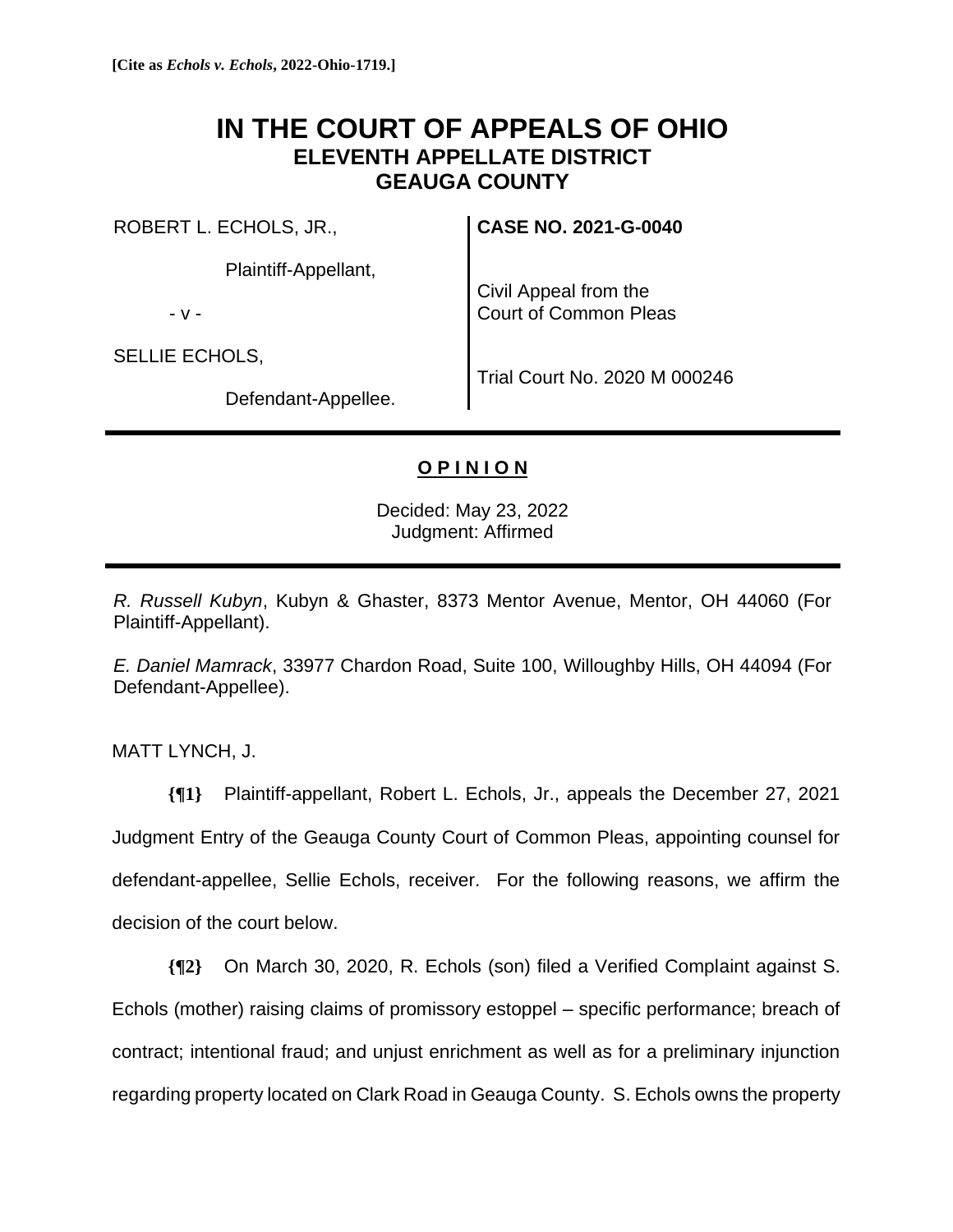in question. R. Echols operates a forklift sales and repair business on a portion of the property.

**{¶3}** On April 29, 2020, S. Echols filed a Counterclaim seeking possession of the subject property from R. Echols.

**{¶4}** On September 14, 2020, the trial court denied the request for preliminary injunction.

**{¶5}** On March 19, 2021, the trial court granted summary judgment in favor of S. Echols on both the Verified Complaint and the Counterclaim. R. Echols appealed the grant of summary judgment in Appeal No. 2021-G-0006.

**{¶6}** On April 8, 2021, S. Echols filed a Motion to Appoint Receiver in order "to carry into effect [the] judgment dated March 19, 2021." She requested that the receiver be granted the power to: "(a) collect the solid scrap and other waste materials that plaintiff [R. Echols] has accumulated on the property; (b) liquidate those items which can be sold; and (c) dispose of the remainder of the solid waste, all to be done in conjunction with the United States EPA, the Ohio EPA, the Geauga County Health Department and Chardon Township."

**{¶7}** On May 26, 2021, the trial court granted the Motion to Appoint Receiver. The court found that, in June 2020, Geauga Public Health conducted a Solid Waste Nuisance Investigation of the subject property. In September 2020, the United States EPA issued S. Echols a Notice of Federal Interest in an Oil Pollution Incident, alerting her to the presence of hazardous substances, pollutants, or contaminants on her property. These investigations continued into 2021, as did the depositing of additional waste material on the property. While the EPA assumed responsibility for the removal of the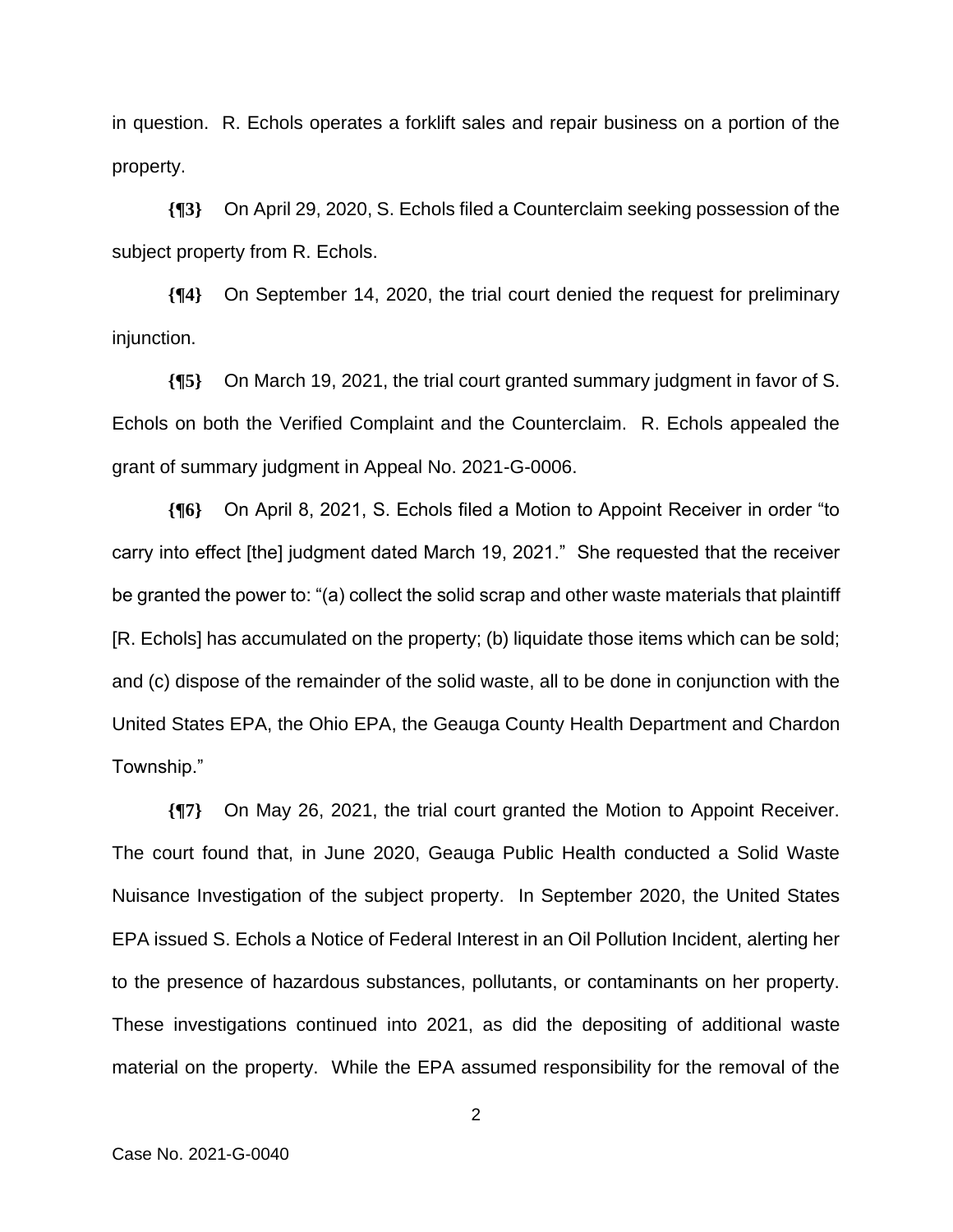hazardous liquid waste, the remaining hazardous waste, including batteries and scrap tires, would have to be disposed of in accordance with the rules and requirements of the Ohio EPA and Geauga Public Health. On account of "age and declining health," S. Echols was unable to remove the hazardous and solid waste from her property. The court did not appoint a receiver at this time, stating that it would consider appointing a receiver selected by S. Echols.

**{¶8}** On June 7, 2021, counsel for R. Echols filed a Motion to Withdraw as Attorney of Record on account of the client's failure to fulfill his obligations to counsel, "both financial and otherwise." The trial court granted the Motion on June 28.

**{¶9}** On August 27, 2021, counsel for S. Echols reported to the trial court that "there is no indication that [R.] Echols Jr. has undertaken any material action in dealing with either the liquid hazardous waste or the solid scrap," and offered to serve as receiver, "if acceptable to the court, as he has knowledge of the situation and has been in contact with DeMilta Iron & Metal concerning the scrap material."

**{¶10}** On September 13, 2021, this court dismissed Appeal No. 2021-G-0006, "for appellant's failure to prosecute."

**{¶11}** On October 15, 2021, the trial court issued notice that a hearing would be held before a magistrate on November 2 "to select and appoint receiver and to establish bond."

**{¶12}** Present at the November 2 hearing were: R. Echols; Attorney Daniel E. Mamrack on behalf of S. Echols; David Sage, Environmental Health Director for the Geauga County Health Department; Robin Cooper, S. Echols' daughter and power of attorney; and Rhonda Cooper, S. Echols' daughter.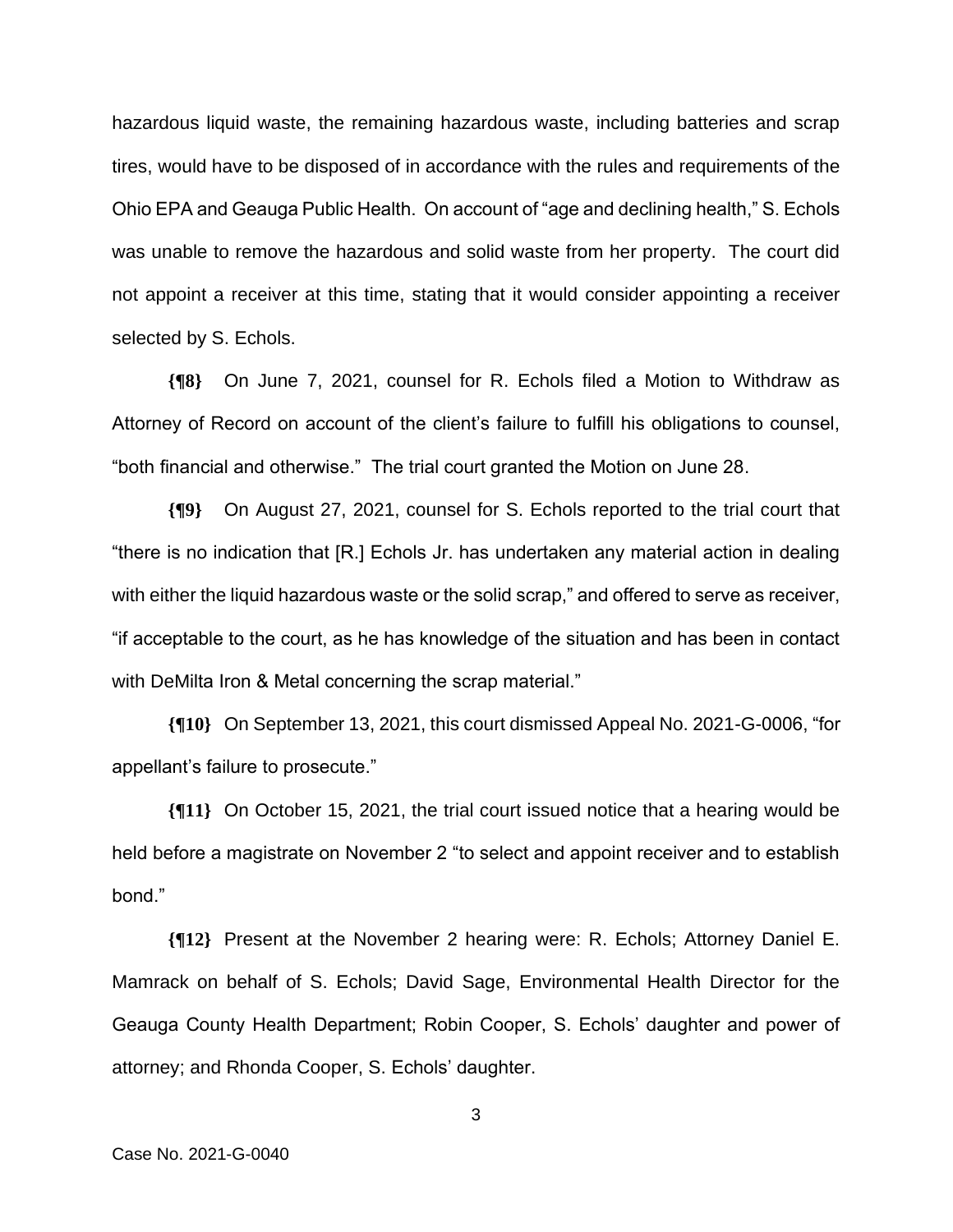**{¶13}** At the beginning of the hearing, R. Echols moved for a continuance "because [he] might want to get an attorney again back on this." The magistrate denied the motion.

**{¶14}** The parties then began to address the issue of appointing a receiver. R. Echols complained that he did not think the process "was going to be fair" and that is why he wanted to get his attorney involved. Mamrack acknowledged that he had failed to nominate a receiver as ordered by the court when it granted the Motion to Appoint a receiver. He indicated that he was willing to serve but had "no problem" with someone else being appointed: "[A]t this point, we just need somebody to \* \* \* take control of this case. And again, no problem even if I was appointed the Receiver to allow Mr. Echols a certain amount of time to comply with the outstanding orders of the County and the Township before we actually go in and liquidate the property."

**{¶15}** R. Echols asked why/how it was fair that counsel for the defense could offer to be the receiver. The magistrate responded that "no one else has been nominated." Thereupon, R. Echols nominated himself, but the magistrate denied the request. R. Echols next nominated "Sal" (otherwise unidentified) whom the magistrate also declined to appoint.

**{¶16}** Sage then began testifying and explained the history of the county's and the EPA's involvement with the property and the orders issued to S. Echols as the property owner to remove the waste. Because the orders had not been complied with, the matter was forwarded to the prosecutor "for further legal action." R. Echols questioned Sage regarding what constituted solid waste. R. Echols' position was that at least some of what was being designated solid waste was operable machinery that could be sold. Sage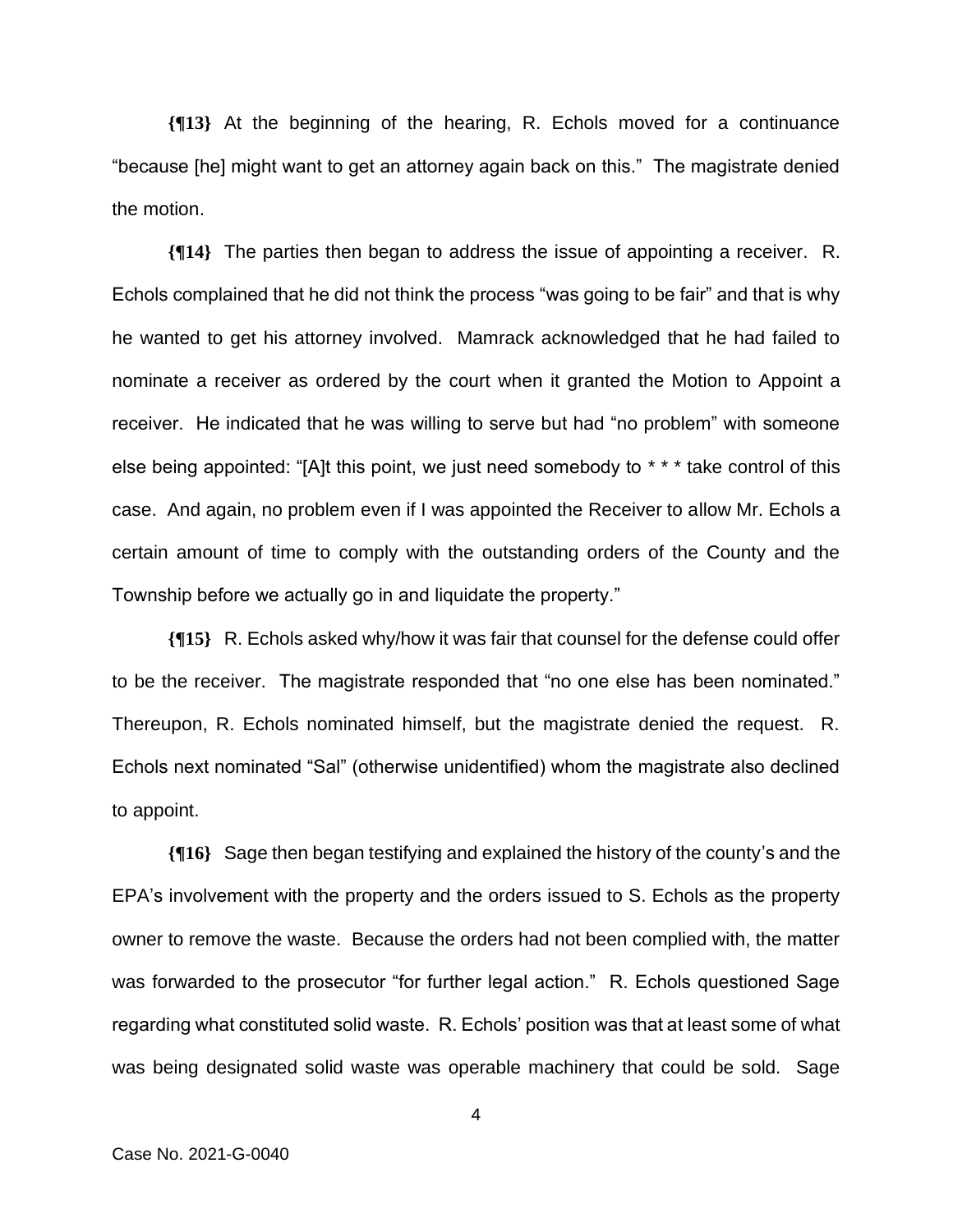responded that such equipment could be sold as long as the sale was documented, but it could not remain on the property. R. Echols asked: "So I've got to take my dozer that I use or my track hoe, or my bobcat, and I've got to move it, is that what you're telling me?" When the magistrate did not answer the question directly, R. Echols left the hearing: "I'm just going to let you do what you've got to do, ma'am. Thank you very much. You've been very kind."

**{¶17}** Following R. Echols' departure, Sage continued to testify and, using photographs, identified the waste material that needed to be removed. Mamrack then advised the magistrate that a representative of DeMilta Scrap and Metal had visited the property and estimated that there was about 150 tons of salvageable metal which (as of June 2021) would sell at \$370 per gross ton.

**{¶18}** On November 4, 2021, the magistrate issued her Decision and Recommendations, in which she found that Attorney Mamrack should be appointed receiver for the purpose of "(1) return[ing] the Property to Defendant; and (2) bring[ing] the Property into compliance with health and environmental laws and regulations."

**{¶19}** On November 9, 2021, R. Echols, now represented by counsel, filed Objections to the Magistrate's Decision, with Supplemental Objections filed on December 7, 2021.

**{¶20}** On December 27, 2021, the trial court denied R. Echols' Objections and adopted the magistrate's recommendation that Attorney Mamrack be appointed as receiver. With respect to the denial of R. Echols' oral motion for continuance, the court ruled:

> The case has been pending for a considerable period prior to the hearing. Plaintiff had ample opportunity to obtain counsel and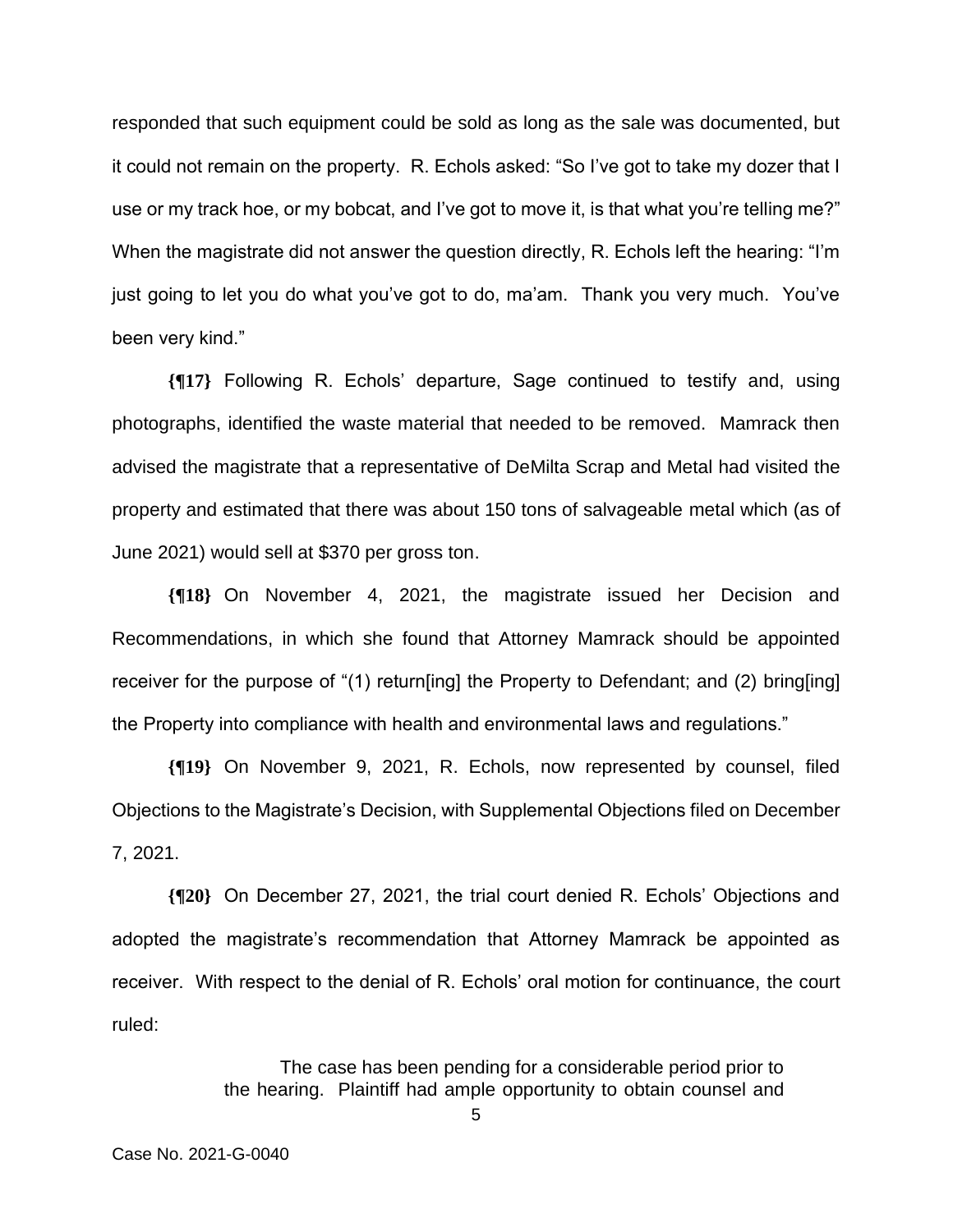received notice of the hearing well in advance. Witnesses were present in the Courtroom and it would have been inconvenient to them and the Court to reschedule the hearing. Plaintiff's use of Defendant's real property caused environmental damage and risks to public health.

Plaintiff placed solid, liquid, and hazardous waste on property owned by Defendant. Defendant was under clean-up orders from the Geauga County Board of Health. The U.S. EPA cleaned up and removed liquid and hazardous waste. During the pendency of this case, Plaintiff brought in additional solid waste. Further delay would pose additional risks to Defendant, the property owner, and the public health.

**{¶21}** With respect to the appointment of Attorney Mamrack as receiver, the trial

court ruled:

The record shows clear and convincing grounds for the immediate appointment of a receiver and for the selection of Mr. Mamrack as that receiver. The Court finds Plaintiff's statements and actions gave his consent to [the] appointment of Mr. Mamrack as receiver.

**{¶22}** On December 29, 2021, R. Echols filed a Notice of Appeal. On appeal, he

raises the following assignments of error:

[1.] The trial court erred and committed an abuse of discretion, including adopting the Magistrate's Decision, in the appointment of a receiver based upon the facts and circumstances, particularly when the opposing party requests a reasonable continuance.

[2.] The trial court erred and committed an abuse of discretion, including the adopting of the Magistrate's Decision, in the appointment of the Appellee's counsel of record as the receiver.

**{¶23}** The standard of review generally employed to review a trial court's adoption

of a magistrate's decision is abuse of discretion. This is also the standard that is applied

to the discrete aspects of the magistrate's decision contested on appeal as will be noted

below. *Degrant v. Degrant*, 2020-Ohio-70, 151 N.E.3d 61, ¶ 24 (11th Dist.).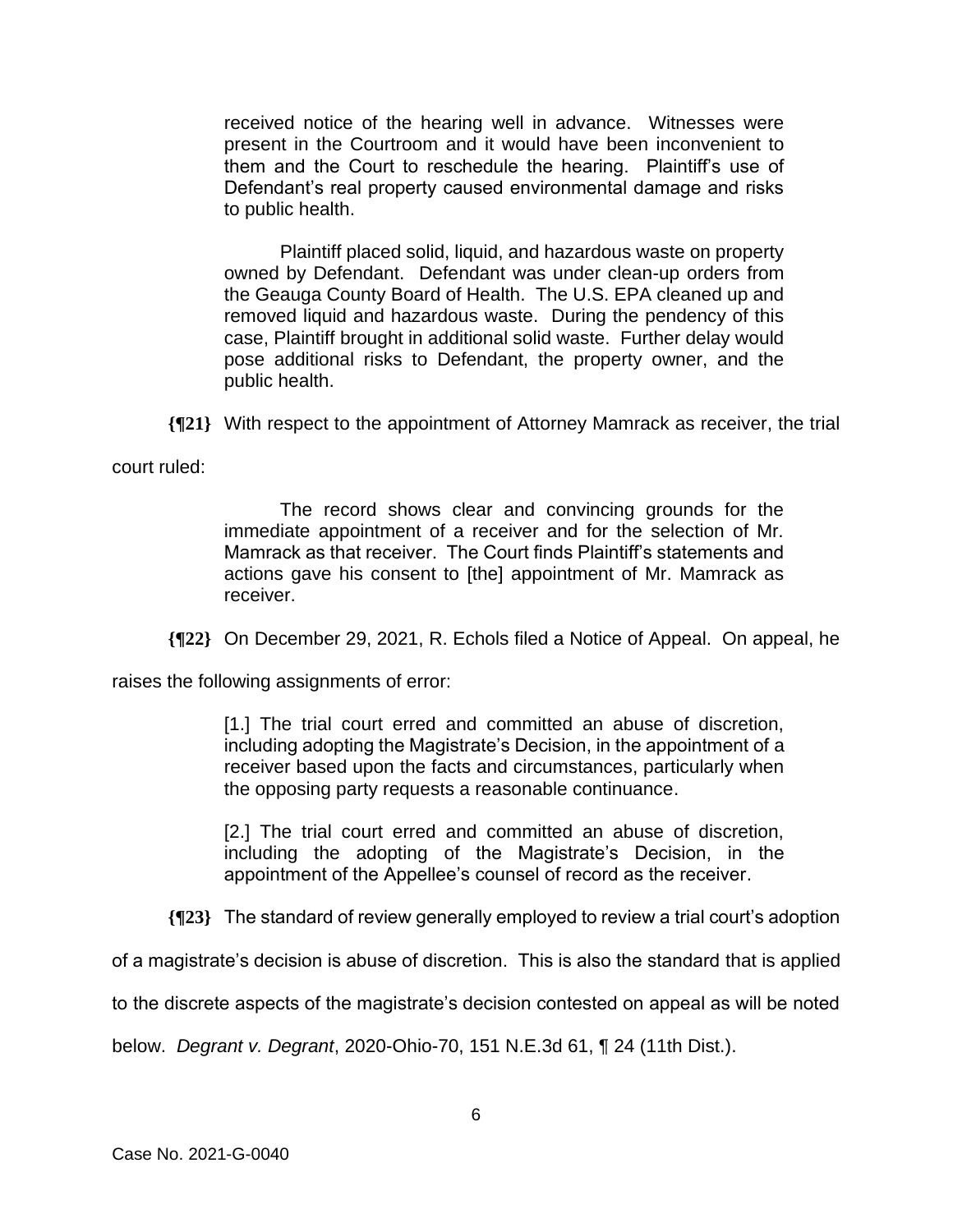**{¶24}** Under the first assignment of error, R. Echols challenges the trial court's decision to appoint a receiver as well as the denial of the motion to continue the hearing on the appointment of a receiver.

**{¶25}** Preliminarily, we will address the claim raised by S. Echols that the issue of whether to appoint a receiver "was previously determined by the trial court's Decision and Judgment issued on May 26, 2021," and, therefore, R. Echols "is seeking a way around the fact that [he] failed to appeal the order granting the receivership." Brief of Defendant-Appellee at 7-8.

**{¶26}** "[A]n order appointing a receiver is an order affecting a substantial right in a special proceeding, and therefore a final order and reviewable." *Cleveland, Columbus, & Cincinnati Hwy. v. Pub. Util. Comm.*, 141 Ohio St. 634, 636, 49 N.E.2d 759 (1943); *Ralls v. 2222 Internatl., L.L.C.*, 8th Dist. Cuyahoga No. 108314, 2019-Ohio-4261, ¶ 9 (granting a motion to appoint a receiver is appealable under either R.C. 2505.02(B)(2) [affecting a substantial right in a special proceeding] or (B)(4) [granting relief in a proceeding for a provisional remedy]). However, "[a] judgment that leaves issues unresolved and contemplates that further action must be taken is not a final appealable order." (Citation omitted.) *State ex rel. Keith v. McMonagle*, 103 Ohio St.3d 430, 2004- Ohio-5580, 816 N.E.2d 597, ¶ 4; *Cummin v. Cummin*, 2017-Ohio-7877, 98 N.E.3d 1, ¶ 17 (4th Dist.) ("when an order does not contemplate further action and no other related issues remain pending, the order normally constitutes a final order"); *compare Fort Frye Teachers Assn. v. Fort Frye Local School Dist. Bd. of Edn.*, 87 Ohio App.3d 840, 843, 623 N.E.2d 232 (4th Dist.1993) ("[i]t is well-settled law that a judgment deferring final adjudication of a request for attorney fees is not a final appealable order").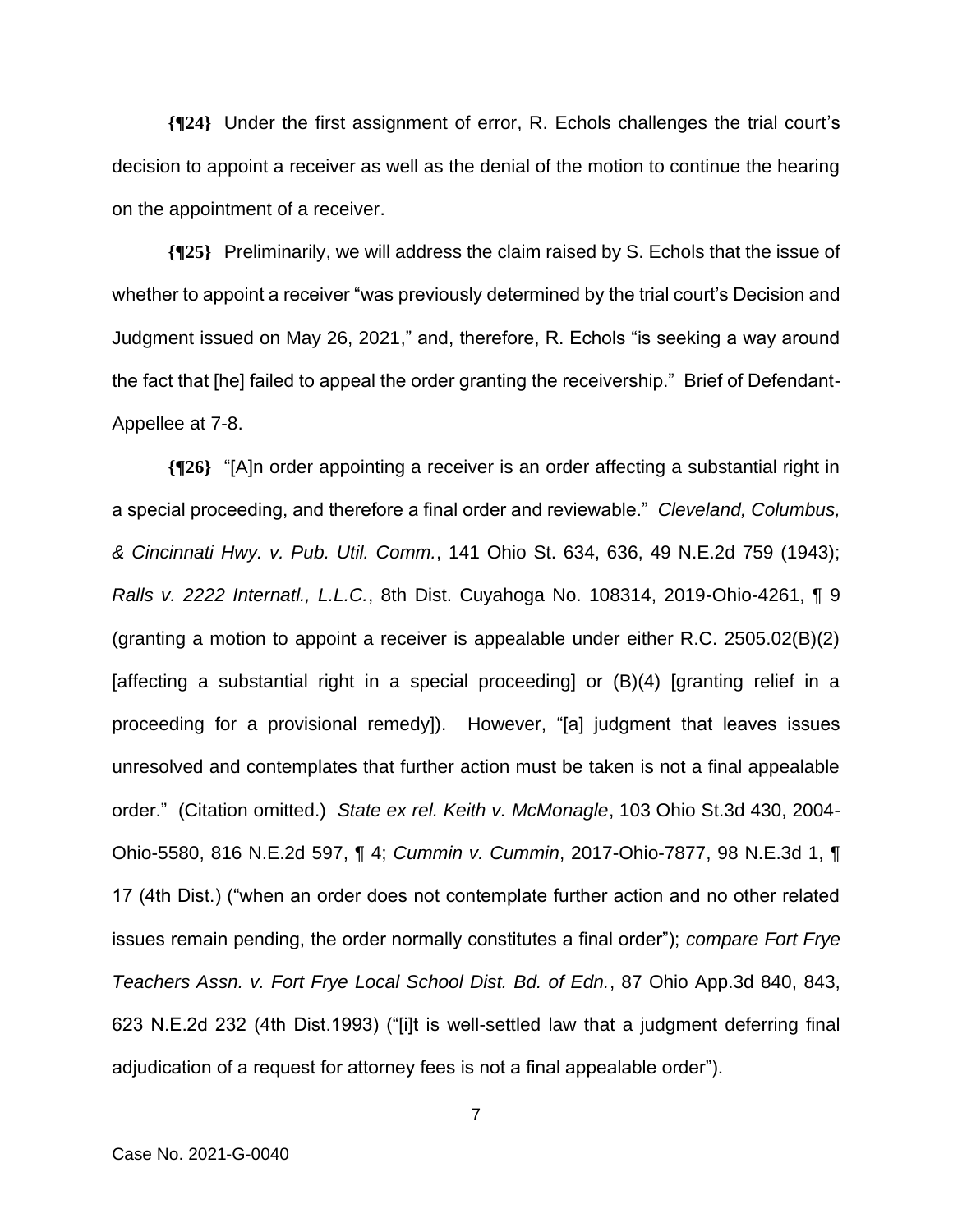**{¶27}** Here, the trial court's May 26, 2021 Decision granting the Motion to Appoint Receiver deferred the actual appointment of a receiver. Until that occurred, R. Echols' substantial rights over his property remained unaffected. Moreover, the court clearly contemplated further action being taken before a receiver would be appointed inasmuch as a receiver still needed to be selected. Therefore, the Decision to grant the Motion to Appoint Receiver was not a final order and the issue of whether a receiver should have been appointed is properly before this court.

**{¶28}** "A receiver may be appointed by \* \* \* the court of common pleas \* \* \* [a]fter judgment, to carry the judgment into effect." R.C. 2735.01(A)(4). "A receiver appointed under division (A)(4)  $* * *$  may be appointed to manage all the affairs  $* * *$  with respect to particular property as determined by the court." R.C. 2735.01(D). Alternatively, a receiver may be appointed, "[a]fter judgment, to dispose of the property according to the judgment." R.C. 2735.01(A)(5). "A receiver appointed under division  $[(A)(5)]$  shall be appointed only with respect to the particular property that is the subject of the action in which the appointment of a receiver is sought." R.C. 2735.01(B).

**{¶29}** "[T]he appointment of a receiver is the exercise of an extraordinary, drastic, and sometimes harsh power which equity possesses, and is only to be exercised where the failure to so would place the petitioning party in danger of suffering an irreparable loss or injury." *Hoiles v. Watkins*, 117 Ohio St. 165, 174, 157 N.E. 557 (1927). As an "extraordinary remedy," it is commonly held that the necessity of appointment must be established by clear and convincing evidence. *Cuyahoga Cty. Case Mgt. v. Clark Industrial Insulation Co.*, 2021-Ohio-1405, 172 N.E.3d 448, ¶ 42 (8th Dist.).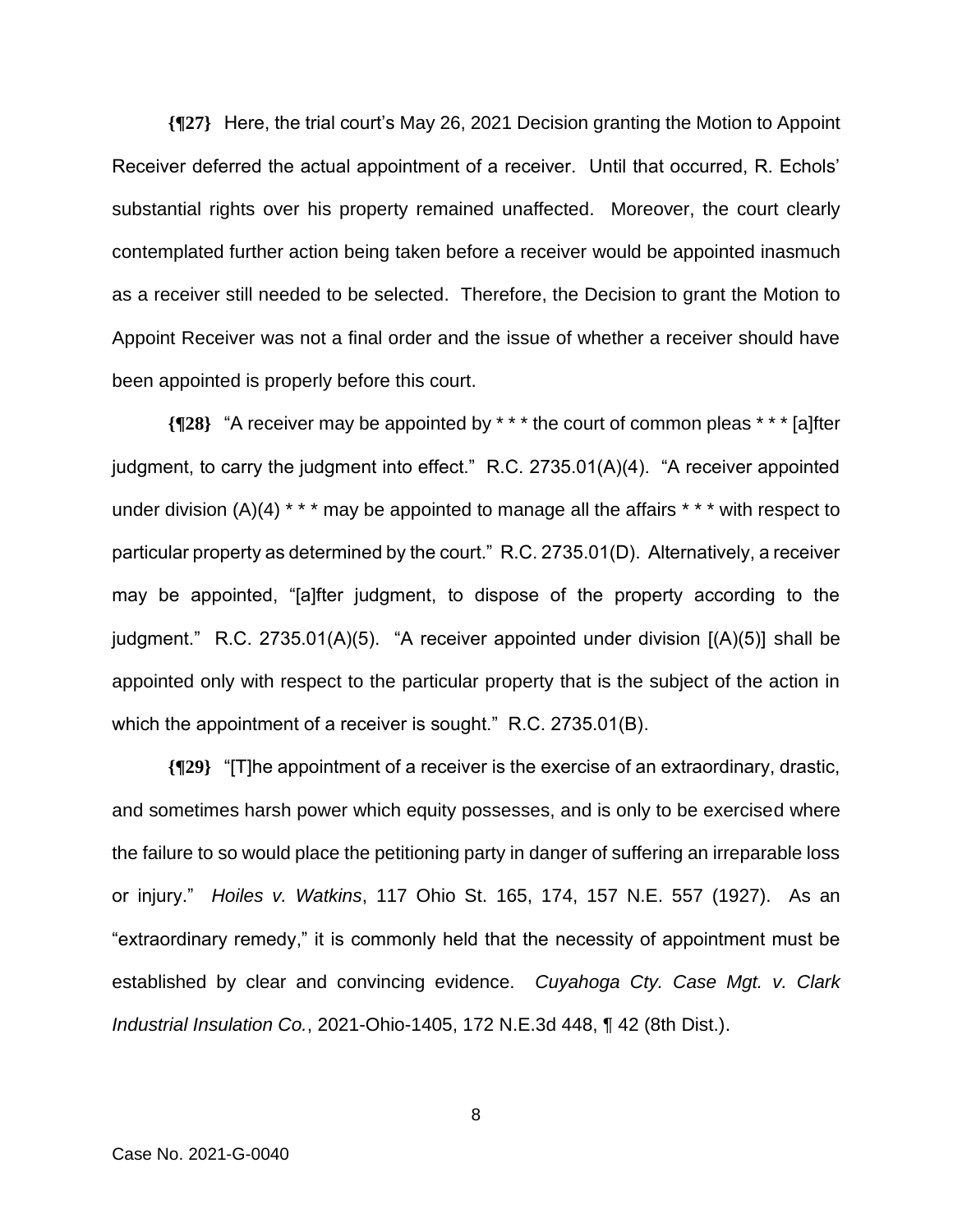**{¶30}** "It has long been recognized that the trial court is vested with sound discretion to appoint a receiver." *State ex rel. Celebrezze v. Gibbs*, 60 Ohio St.3d 69, 73, 573 N.E.2d 62 (1991). "A court, in exercising its discretion to appoint or refuse to appoint a receiver, must take into account all the circumstances and facts of the case, the presence of conditions and grounds justifying the relief, the ends of justice, the rights of all the parties interested in the controversy and subject matter, and the adequacy and effectiveness of other remedies." *King v. King*, 11th Dist. Geauga Nos. 2012-G-3068 and 2012-G-3079, 2013-Ohio-2038, ¶ 41. Absent an abuse of discretion, such appointment will not be disturbed on appeal. *Celebrezze* at 73.

**{¶31}** In the present case, we find no abuse of discretion in the decision to appoint a receiver. Although S. Echols' claim against R. Echols was a simple claim for ejectment, the involvement of county, state and federal environmental agencies in the restoration of the property constitutes an extraordinary circumstance. S. Echols' judgment can no longer be enforced by simply removing R. Echols and/or his equipment from the subject property. The equipment, regardless of whether it is properly characterized as waste material, must be removed (and documented) in accordance with the conditions imposed by the environmental agencies. Moreover, seven months had passed since the order of ejectment without any significant action being taken by R. Echols to restore the property. On the contrary, it was found that he continued to deposit waste material on the subject property during the pendency of this action. As a result, S. Echols faces possible criminal sanctions as the property owner because of R. Echols' failure to comply with the administrative orders.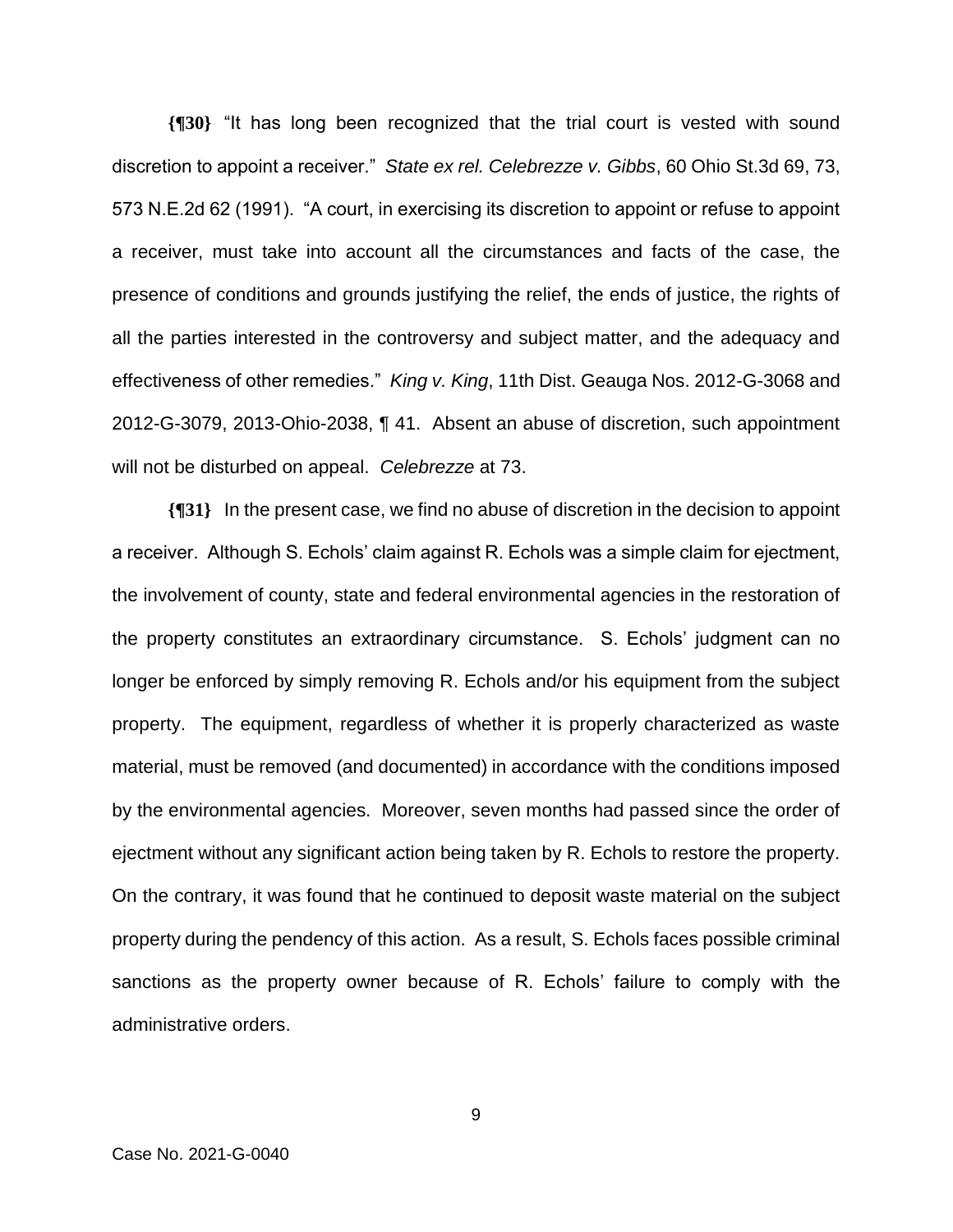**{¶32}** R. Echols argues that, "[t]ruly taking into account all the circumstances and facts of the instant matter, [S. Echols] failed to proffer sufficient grounds justifying the appointment of a receiver or the adequacy and effectiveness of the requested remedy." Brief of Appellant at 7. The trial court's decision to the contrary is far from unreasonable and, accordingly, entitled to this court's deference and affirmation.

**{¶33}** It is further argued that, "[a]t the very least, the Magistrate should have continued the matter." Brief of Appellant at 9.

**{¶34}** "The grant or denial of a continuance is a matter that is entrusted to the broad, sound discretion of the trial judge." *State v. Unger*, 67 Ohio St.2d 65, 423 N.E.2d 1078 (1981), syllabus. "Weighed against any potential prejudice to [the movant] are concerns such as a court's right to control its own docket and the public's interest in the prompt and efficient dispatch of justice." *Id.* at 67. Additional factors to consider include: "the length of delay requested, prior continuances, inconvenience, the reasons for the delay, whether the defendant contributed to the delay, and other relevant factors." *State v. Landrum*, 53 Ohio St.3d 107, 115, 559 N.E.2d 710 (1990). "There are no mechanical tests for deciding when a denial of a continuance is so arbitrary as to violate due process," rather the "answer must be found \* \* \* particularly in the reasons presented to the trial judge at the time the request is denied." *Unger* at 67, citing *Ungar v. Sarafite*, 376 U.S. 575, 589, 84 S.Ct. 841, 11 L.Ed.2d 921 (1964).

**{¶35}** Again, we find no abuse of discretion. R. Echols had over four months from the time counsel was granted leave to withdraw to find replacement counsel before the hearing to appoint a receiver. Instead, he sought a continuance on the day of hearing because, having doubts that the process would be fair, he thought he "might want to get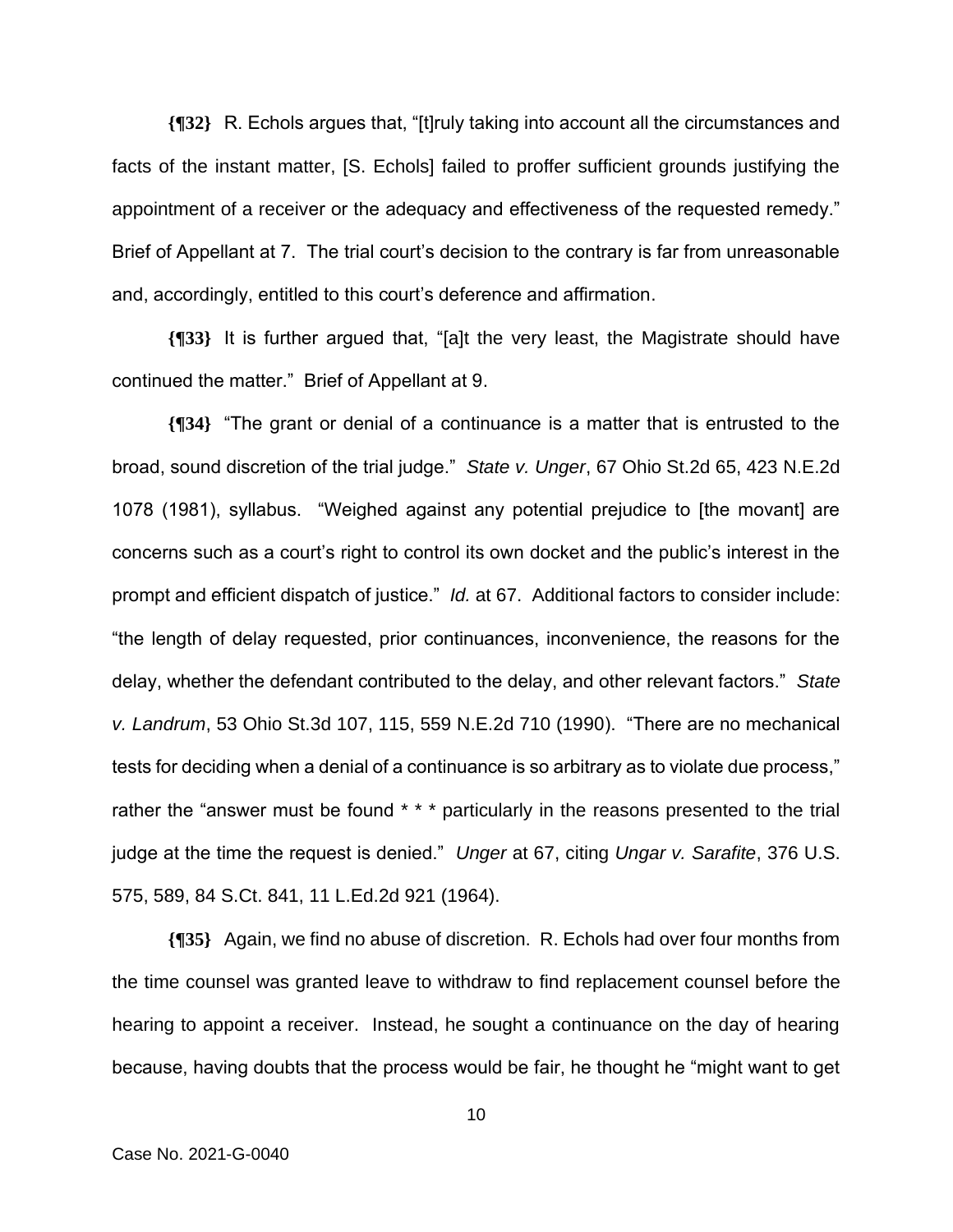an attorney back on this." The hearing was noticed two weeks in advance, which afforded R. Echols sufficient time to retain counsel or seek a timely continuance. On the other hand, the need to appoint a receiver was pressing as the deadline for removal of the waste material had already passed and the matter had been referred to the prosecutor's office.

**{¶36}** The first assignment of error is without merit.

**{¶37}** In the second assignment of error, R. Echols argues the trial court erred by appointing Attorney Mamrack, counsel for S. Echols, as receiver.

**{¶38}** "No party, attorney for a party, or person interested in an action shall be appointed receiver in the action except by consent of all of the parties to the action and all other persons holding a recorded ownership interest in or a recorded or filed lien on the property that is subject to the action." R.C. 2735.02. The trial court deemed that R. Echols, based on his "statements and actions" at the hearing, gave his consent to the appointment of Mamrack as receiver.

**{¶39}** R. Echols asserts that he "certainly did not consent, whether expressly or impliedly, to the appointment of a receiver, let alone Attorney Mamrack as the receiver, notwithstanding the trial court's significant misinterpretation of the facts and application of Ohio law." Furthermore, he contends that "Section 2735.02 requires the affirmative 'consent of the parties,' not 'waiver', whether implied or expressed." Brief of Appellant at 11. S. Echols counters that the "statute does not require express consent" and R. Echols cites no legal authority for the proposition that express consent is required. Brief of Appellee at 10.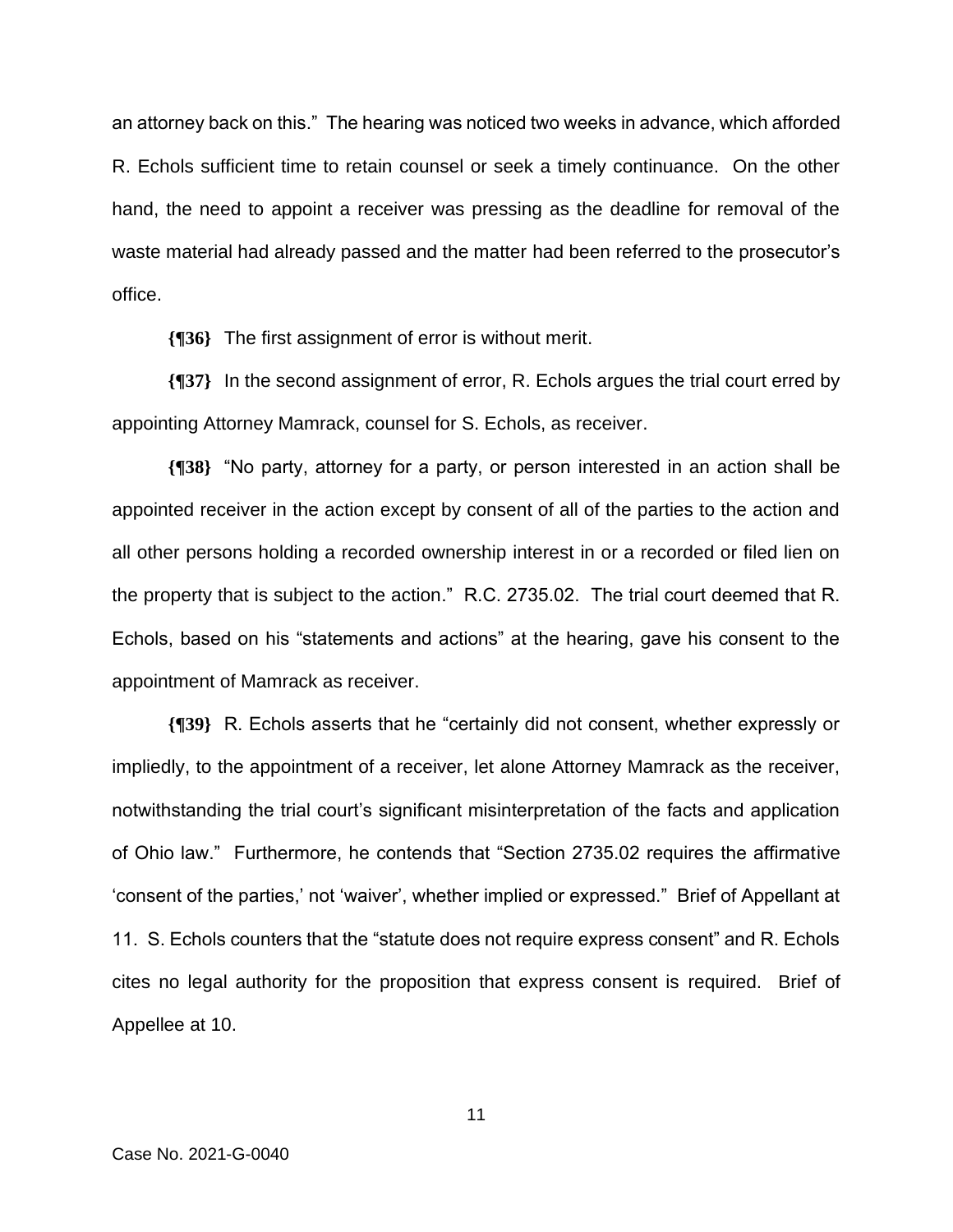**{¶40}** As noted by S. Echols, the receivership statutes do not mandate a particular manner in which consent to the appointment of a receiver must be given and we are aware of no authority on this issue. Thus, we consider whether it was an abuse of discretion to construe R. Echols' conduct at the hearing as consent to the appointment of Attorney Mamrack as receiver. We conclude that it was not.

**{¶41}** The law in a variety of contexts and situations will find that a party has impliedly consented to a proposed action by his conduct as well as by his failure to object thereto. *See*, *e.g.*, *State v. Morris*, 2d Dist. Clark No. 2021-CA-31, 2022-Ohio-94, ¶ 23 ("consent [to search] may be implied by the circumstances surrounding the search, by the person's prior actions or agreements, or by the person's failure to object to the search") (citation omitted); *State v. Bogan*, 8th Dist. Cuyahoga No. 106183, 2018-Ohio-4211, ¶ 29 ("when a defendant has had an opportunity to object to the declaration of a mistrial and fails to do so his consent to the declaration of a mistrial may be implied") (citation omitted); *Vogel v. Mestemaker*, 2016-Ohio-7244, 76 N.E.3d 488, ¶ 15 (2d Dist.) ("[b]y failing to raise any objection, he implicitly consented to his alleged contempt being tried on that date"); *Johnson v. Shulman & Hall, L.P.A.*, 2d Dist. Montgomery No. 17611, 1999 WL 957748, \*3 ("[c]onsent to and acceptance of the terms of the new contract need not be express, but may be implied by the facts and circumstances attending the transaction and the conduct of the parties thereafter").

**{¶42}** Here, R. Echols appeared at the hearing and expressed his opposition to the appointment of a receiver and his opposition to the appointment of Attorney Mamrack in particular. Before the conclusion of the hearing, however, he voluntarily ceased his participation as well as his opposition to the proceedings, remarking that he was "just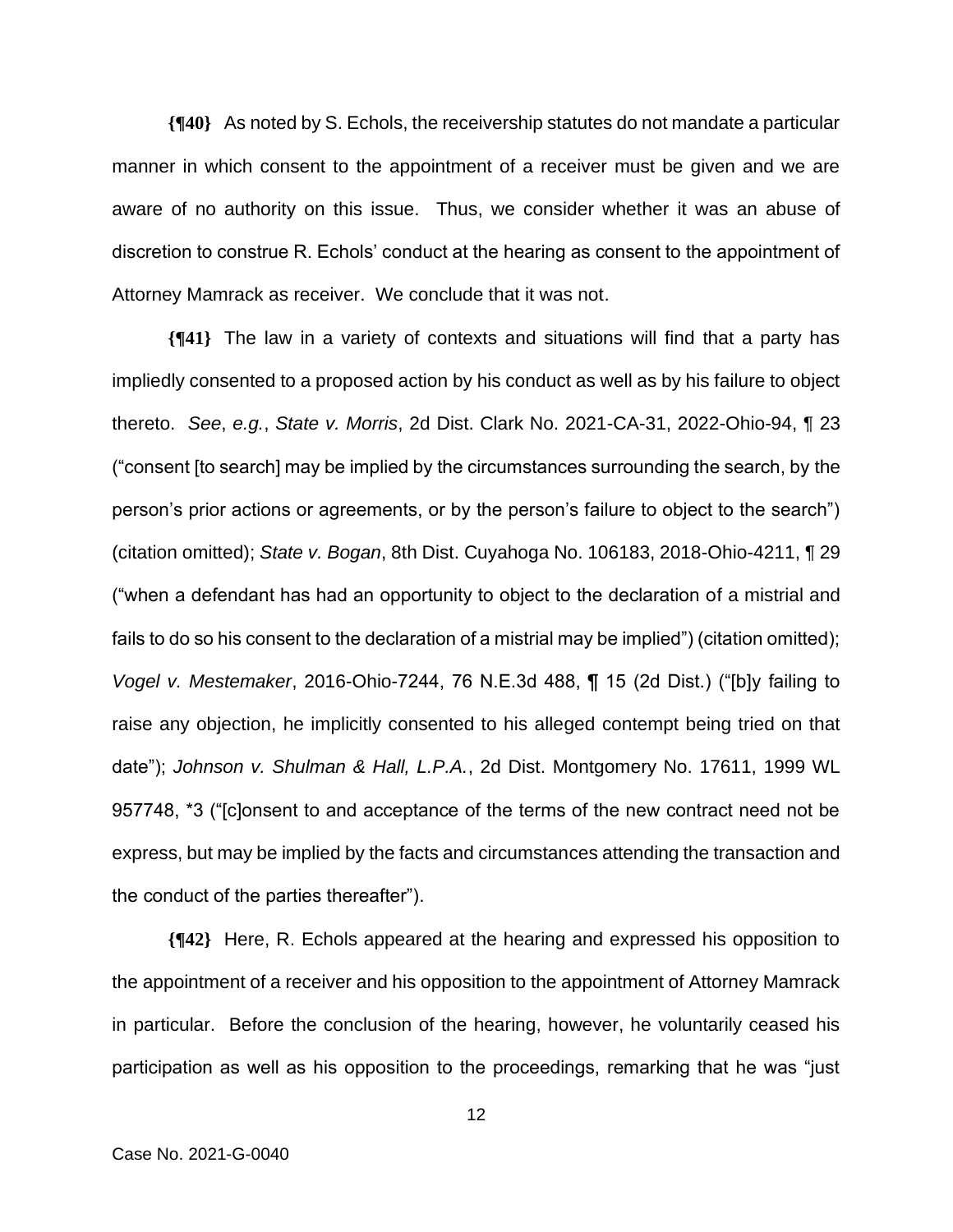going to let [the magistrate] do what [she has] got to do." Regardless of whether he subsequently renewed his opposition, for the purposes of appointing a receiver, R. Echols abandoned it in favor of letting the magistrate make the decision without further objection. Given these circumstances, we find no abuse of discretion in the finding that R. Echols impliedly consented to the appointment by his statements and actions.

**{¶43}** R. Echols also argues that the appointment of Attorney Mamrack violates Rules 1.7 and 3.7 of the Ohio Rules of Professional Conduct. Rule 1.7 applies to situations where "[a] lawyer's acceptance or continuation of representation of a client creates a conflict of interest" between current clients. R. Echols is not a past or current client of Mamrack and, therefore, lacks standing to assert the alleged conflict. *Morgan v. N. Coast Cable Co.*, 63 Ohio St.3d 156, 586 N.E.2d 88 (1992), syllabus ("[a]s a general rule, a stranger to an attorney-client relationship lacks standing to complain of a conflict of interest in that relationship").

**{¶44}** Rule 3.7 provides that "[a] lawyer shall not act as an advocate at a trial in which the lawyer is likely to be a necessary witness unless" certain conditions apply, such as "the testimony relates to an uncontested issue" or "the disqualification of the lawyer would work substantial hardship on the client." In the present case, it is not at all certain that Attorney Mamrack will be required to testify as a material witness and, thus, R. Echols' concerns are premature. It should be noted that judgment has already been rendered in this case and Mamrack's appointment as receiver is for the purpose of carrying that judgment into effect. More specifically, his task is to dispose of the waste material on S. Echols' property in accordance with the orders of the various environmental